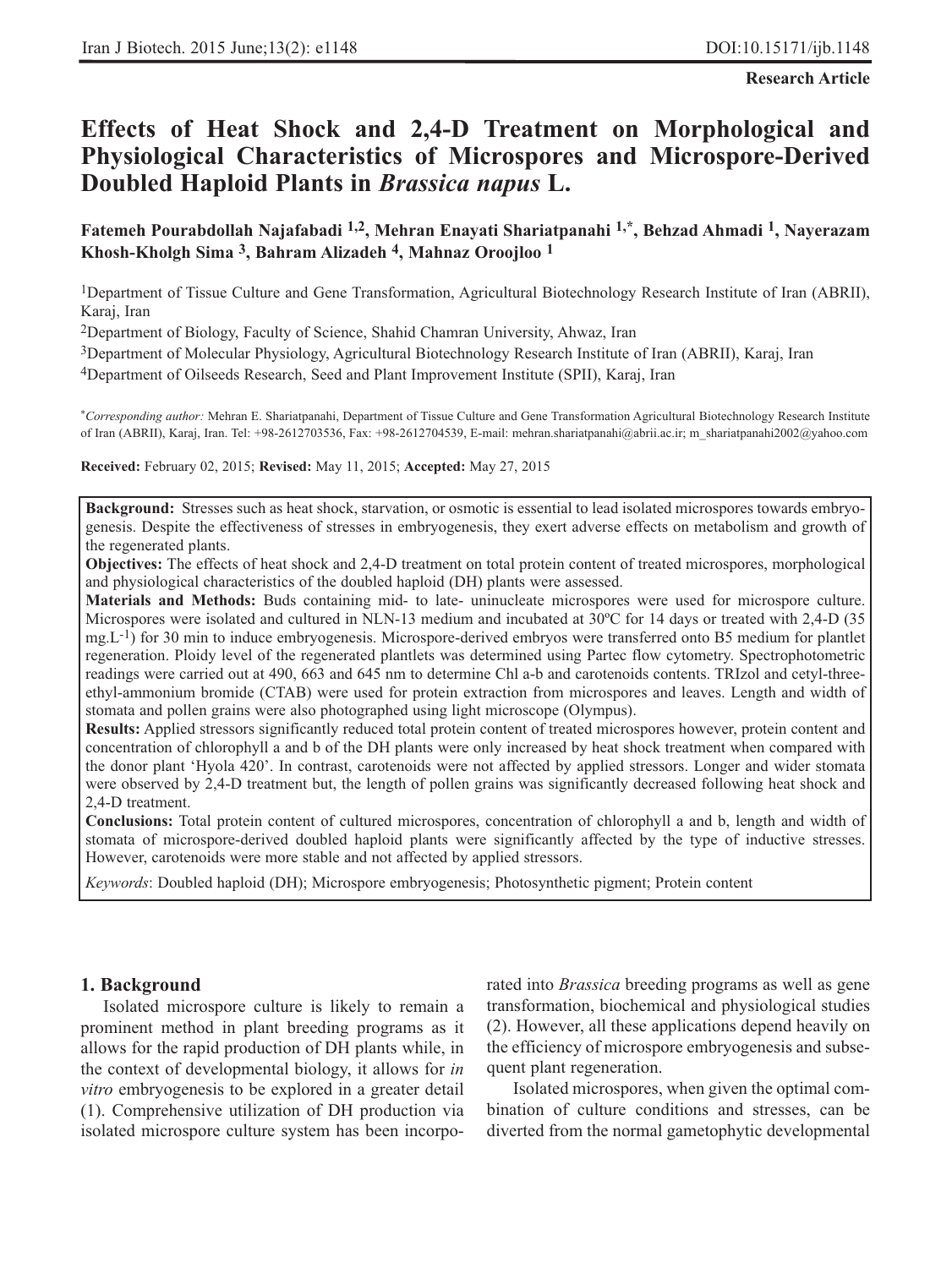pathway towards sporophytic pathway, and subsequently produce embryos and haploid or DH plants (3, 4, 5). In *Brassica*, microspores are usually induced by heat shock pretreatment (6, 7) and its duration (8), osmotic stress (6, 9),chemical inducers such as 2,4-D (10), mutagenic agents (11) or stress hormones (5). Exposure of isolated microspores to high temperature is considered to be a key factor for embryogenesis induction. Working on *B*. *napus* microspore culture, Ahmadi *et al*. (8) noted that elevated temperature (30ºC) not only efficiently induced microspore embryogenesis but also accelerated the process of embryogenesis. Heat shock influences microtubule distribution, blocks further gametophytic development, during which, acentric nucleus migrates to more central position and mitosis ultimately results in a symmetrical division with two daughter cells, similar in size and organelle distribution (3, 12, 13).

2, 4-D, a synthetic auxinic herbicide, is an appreciated chemical inducer of microspore embryogenesis (10). According to Ardebili *et al*. (10), 2,4-D at 15-45 mg.L-1 for 15-45 min, induces microspore embryogenesis in *B. napus*.However, the frequency of embryo production and normal plantlet regeneration were lower in comparison to the heat shock (30 or 32.5ºC) treatment (10). In addition, 2,4-D has been widely used for embryogenesis induction in somatic cells of *Hylomeconvernalis* (14) and zygotic cells of *Arabidopsis thaliana* (15). 2,4-D acts not only as an exogenous auxin analogue, but also as an abiotic stressor (16). Although such stresses efficiently induce microspore embryogenesis, they exert adverse effects on metabolism and growth of the regenerated plants and adaptation to such stresses depends heavily on the series of morphological, physiological and biochemical adjustments (17).

# **2. Objectives**

In this study, the effects of two inductive stresses i.e. heat shock and 2,4-D treatment on total protein content of treated microspores, morphological (length and width of guard cells, length of pollen grains) and physiological characteristics (protein content and concentration of pigments of photosynthesis) of the derived DH plants were assessed.

# **3. Materials and Methods**

# *3.1. Donor Plants and Growth Conditions*

Rapeseed (*B.napus* L.)cv. 'Hyola 420' was the test

plant. Donor plants were grown in a growth chamber at a day/night temperature of 25/20°C with 16h photoperiod and light intensity (PFD) of 400  $\mu$ Em<sup>-2</sup>s<sup>-1</sup>. Plants were irrigated with 0.5 mg.L-1 N.P.K. and 0.3 mg.L-1 micronutrients (Green More) two times a week.

# *3.2. Microspore Culture and Microspore-derived Embryo (MDE) Regeneration*

Flower buds (2.5-3.5 mm in length) containing a mixed population of mid- to late- uninucleate microspores were harvested from the main and lateral branches of the donor plants that had reached anthesis after about 80-100 days of culture. Harvested buds were immersed in 3.5% sodium hypochlorite (Golrang®, Tehran, Iran) with gentle shaking for 15 min followed by three 5-min washes with cold (4°C) sterile distilled water. Approximately 90-100 sterilized buds were placed in a glass tube and gently macerated into 15 mL of liquid NLN-13 (18)medium supplemented with 13% (w/v) sucrose (DuchefaBiochemie, Haarlem, The Netherlands) using a sterile glass rod. The crude suspension was filtered through a 50  $\mu$ m nylon mesh, collected into two 50 mL centrifuge tubes and the volume was adjusted with fresh NLN-13 medium to 25 mL. The filtrate was centrifuged at 100 ×*g* for 5 min at 4°C. The supernatant was decanted and the pellet was rinsed in fresh NLN-13 medium. This procedure was repeated twice. Finally the plating density was adjusted to  $2 \times 10^4$  microspores/mL using a hemocytometer (Precicolor, Germany). Microspore suspension (5 mL) was dispensed into 6 cm sterile plastic Petri dishes (Farazbin®, Tehran, Iran). Cultures were incubated either at 30±0.5°C in dark for 14 days or treated with  $2,4-D$  (35 mg.L<sup>-1</sup>) for 30 min, and transferred to 25±1°C. Once embryos were visible to the naked eye,the Petri dishes were transferred onto a rotary shaker in dark at 55 rpm.

MDEs measuring 4-6 mm in lengthwere transferred onto B5 medium (19) containing  $0.1$  mg. $L^{-1}$  gibberellic acid (GA $_3$ , Fluka, Buchs, Switzerland), 2%  $(w/v)$  sucrose, pH 5.7 and 0.7%  $(w/v)$  agar (DuchefaBiochemie). Following incubation at  $4 \pm$ 0.5°C in dark for 10 days, the Petri dishes were maintained at 25±1°C under a 16h photoperiod with light intensity of 40  $\mu$ E/m<sup>2</sup>/s<sup>1</sup> for 1 week. The MDEs were placed onto B5 medium containing  $1\%$  (w/v) sucrose, pH 5.7, 0.9% (w/v) agar with no  $GA_3$  for plantlet regeneration (11). Regenerated plantlets were transferred to pots containing sterile peat and perlite (1:1  $v/v$ ) and maintained in a growth chamber at 24 $\pm$ 1°C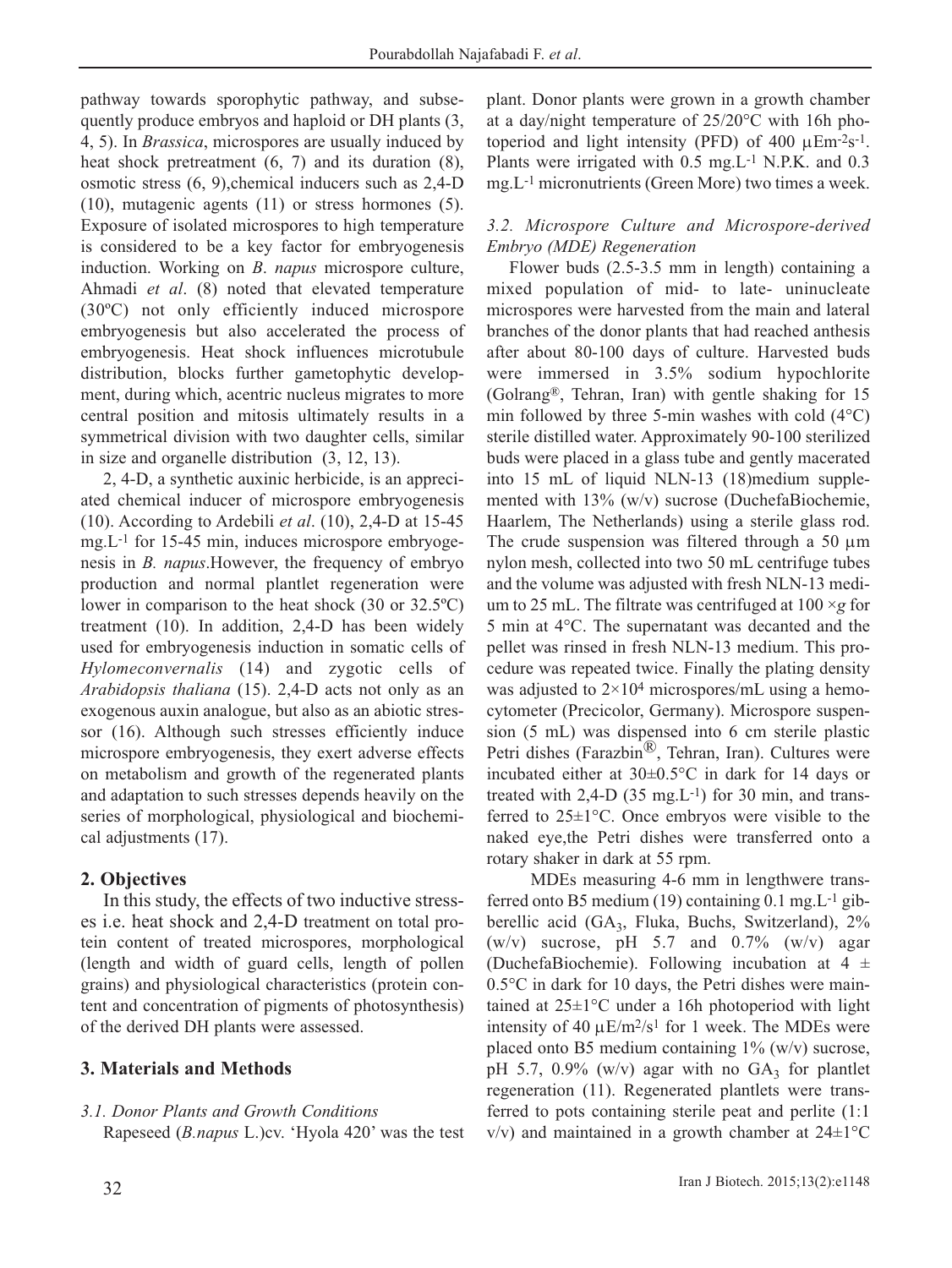under a 16h photoperiod with light intensity of 150  $\mu$ Em<sup>-2</sup>s<sup>-1</sup> for 2 weeks. Gradual adaptation to greenhouse conditions was then followed.

### *3.3. Determination of Ploidy Level and Chromosome Doubling*

Ploidy statues/DNA content of regenerated plants was determined using flow cytometry (PA, Partec, GmbH, Münster, Germany). Segments measuring 7-10 mm in diameter from young leaves were finely chopped using a sterile surgical blade in 400 μL OTTO extraction buffer (20) for the isolation of nuclei. Extraction solution (1600 μL) containing DNAspecific fluorochrome 4,6-diamino-2-phenylindole (DAPI) (21) was added and the solution was filtered through 50 μm nylon filter mesh. After 2-3 min incubation in the extraction solution, the filtrate was immediately analyzed with flow cytometer. Measuring about 12000 nuclei, the relative content of DNA was determined.

Haploid plants without any obvious phenotypic abnormalities were treated with colchicine to induce chromosome doubling. Once the plants were removed from the pots, the roots were washed with tap water. The roots of these plants were submerged in a 0.34% colchicine (Sigma-Aldrich, St. Louis, MO) solution of 1.5 h and washed three times in water, transferred to soil and left without watering for 1 week (6).

#### *3.4. Chlorophyll Content*

Leaves were cut into small pieces and ground in a glass tissue grinder in the mixed acetone (80%, 20 mL) and magnesium carbonate (0.5 g) in order to extract chlorophyll (Chl) a-b and carotenoids from the DH and the donor plant 'Hyola 420'. The extract was centrifuged at 2000  $\times g$  for 10 min at 4<sup>o</sup>C and the pellet was discarded. Spectrophotometric readings were made at 490, 663 and 645 nm to determine Chl a-b and carotenoids content according to Lichtenthaler and Wellburn (22).

# *3.5. Protein Extraction*

Protein extraction from microspores was performed according to Man *et al*. (23) with some modifications. Isolated microspore suspensions following heat shock (2 days at 30°C) and 2,4-D treatment (35 mg.L<sup>-1</sup> for 30 min) were centrifuged at 150  $\times$ *g* for 5 min at 4°C,the supernatant was decanted and TRIzol (1 mL) was added to the pellet. After incubating for 10 min at room temperature (25°C), chloroform (0.2 mL) was added and vortexed for 15 s. The mixture was incubated for 15 min at room temperature. The resulting suspension was centrifuged at 12000 ×*g* for 15 min at 4°C and the supernatant containing RNA was decanted. Ethanol (0.3 mL, 100%) was added to the pellet and incubated for 2 min using gentle shaking. The suspension was centrifuged at  $2000 \times g$  for 5 min at 4°C and the supernatant containing proteins was transferred to other tube. After adding acetone (100%) and gentle shaking for 10 min, the suspension was centrifuged at  $12000 \times g$  for 10 min at 4°C. The supernatant was decanted and 2 mL of guanidine hydrochloride was added to the pellet and centrifuged again. This process was repeated twice. Ethanol (1 mL, 100%) containing 2.5% glycerol was added to tube for 20 min and centrifuged at  $10000 \times g$ . Ethanol was added to the pellet using gentle shaking and the tube was incubated for 10 min at room temperature until the pellet was dried. Finally, 0.2 mL of SDS (1%) was added to the dried pellet, vortexed for 20 min and centrifuged at 10000  $\times$ g for 10 min at 4 $\rm{°C}$ . The pellet, containing protein, was stored at -20°C until needed. For extraction of total soluble protein of leaves, 100 mg of frozen plant material (-80°C) was ground in liquid nitrogen, vortexed with 300 μL extraction buffer (100 mM HEPES pH 7.1, 250 mM sorbitol, 10 mM  $MgCl<sub>2</sub>$ , 10 mM KCl, 1 mM EDTA, 1 mM EGTA, 2 mM DTT, and 1 mM PMSF), and centrifuged at  $15000 \times g$  for 20 min at 4°C. The protein concentration of supernatant was measured using Bradford assay (24).

#### *3.6. Anatomical Features*

Length and width of stomata and pollen grains were photographed using light microscope (Olympus, Nagano and Japan) with digital camera (Canon power shot S80). The photographs were taken by Zoom Browser Ex program and the dimensions were measured using Corel Draw software version 12.

#### *3.7. Experimental Design and Statistical Analysis*

The experiments were conducted in completely randomized design (CRD) to evaluate the effect of two stressors. Each treatment had five replications. Data analyses were performed using SPSS software version 17 and the means were compared using Duncan's multiple range test (DMRT) at  $\alpha$  = 0.01 following analysis of variance (ANOVA).

# **4. Results**

Late unicellular microspores (suitable for rapeseed microspore culture, 11) were isolated (Figure 1A) and stained by DAPI to confirm the exact developmental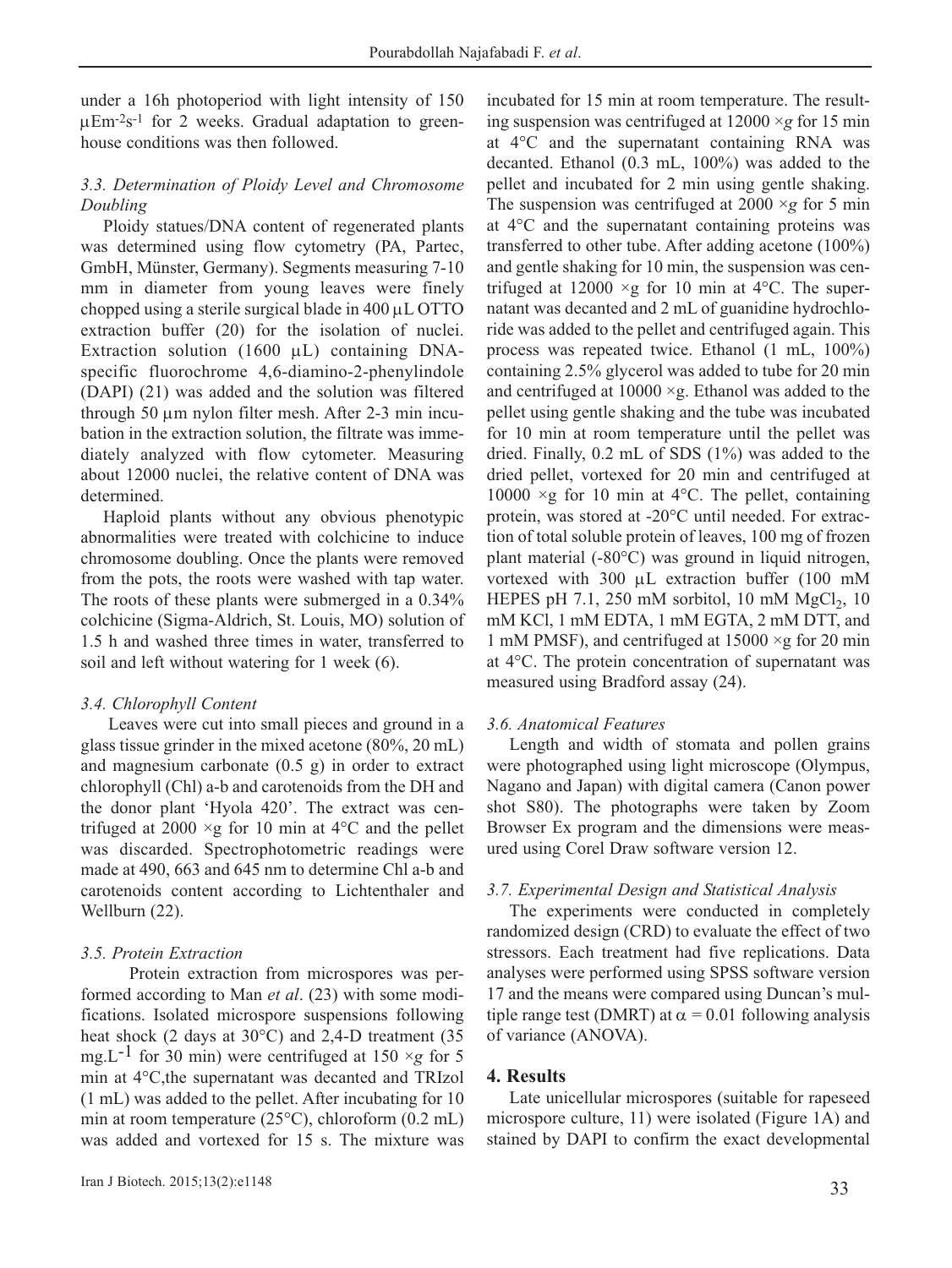

**Figure 1.** A,B: late unicellular microspores, C: globular embryo, D: DAPI-stained globular embryo,E: heart-shaped embryo, F: DAPI-stained heart-shaped embryo,G: torpedoshaped embryo, H: cotyledonary embryo, I,J: cotyledonary embryo transferred onto the B5 medium containing 0.1 mg.L-1 GA3, K: germinated embryo transferred onto hormone-free B5 medium for plantlet regeneration, L: fullydeveloped plantlet transferred into pots containing sterile peat and perlite

stage (Figure 1B). Successive MDE development was also documented under inverted microscope (Figure 1C and D: globular embryo, 1E and F: heart-shaped embryo, 1G: torpedo-shaped embryo and 1H: cotyledonary embryo). Cotyledonary MDEs were transferred onto the B5 medium containing  $0.1 \text{ mg}$ . L<sup>-1</sup> GA<sub>3</sub> (Figure 1 I and J) and transferred onto the hormonefree B5 medium for plantlet regeneration (Figure 1K). Fully developed plantlets were transferred to pots containing sterile peat and perlite for acclimation (Figure 1 L). Chromosome number of haploid plantlets were doubled using colchicine treatment.Anatomical and physiological characteristics were measured during flowering phase.

#### *4.1. Quantification of Proteins*

Total protein content of microspores and regenerated DH plants were significantly affected by applied stressors (Figure 2). The highest protein content was observed in untreated microspores (9.1976 μg.mL-1). The difference between heat shock  $(8.7288 \mu g.mL^{-1})$ and 2,4-D treated (8.5666 μg.mL-1) microspores was not significant. The highest leaf protein content was obtained in heat shock treated DH plants (41.7584 mg.mL-1). No significant difference was observed between leaf protein content of the donor plant 'Hyola 420' and the DH plants obtained by 2,4-D treatment.



**Figure 2.** Effects of heat shock (30  $\pm$  0.5 $\degree$ C for 14 days) and  $2,\xi$ -D (35 mg, $L^{-1}$  for 30 min) stress treatment on protein content of A: Microspores; B: regenerated DH plants. Means followed by the same letters are not significantly different according to DMRT  $(P = 0.01)$ 



**Figure 3.** Effects of heat shock (30±0.5°C for 14 days) and  $2,\tilde{4}$ -D (35 mg.L<sup>-1</sup> for 30 min) stress treatment on carotenoid and Chl a-b content of regenerated DH plants. Means followed by the same letters are not significantly different according to DMRT  $(P = 0.01)$ 

#### *4.2. Pigments of Photosynthesis*

The concentration of main photosynthetic pigments (Chl a-b and carotenoids) in the donor plant 'Hyola 420' was compared with the DH plants (Figure 3). A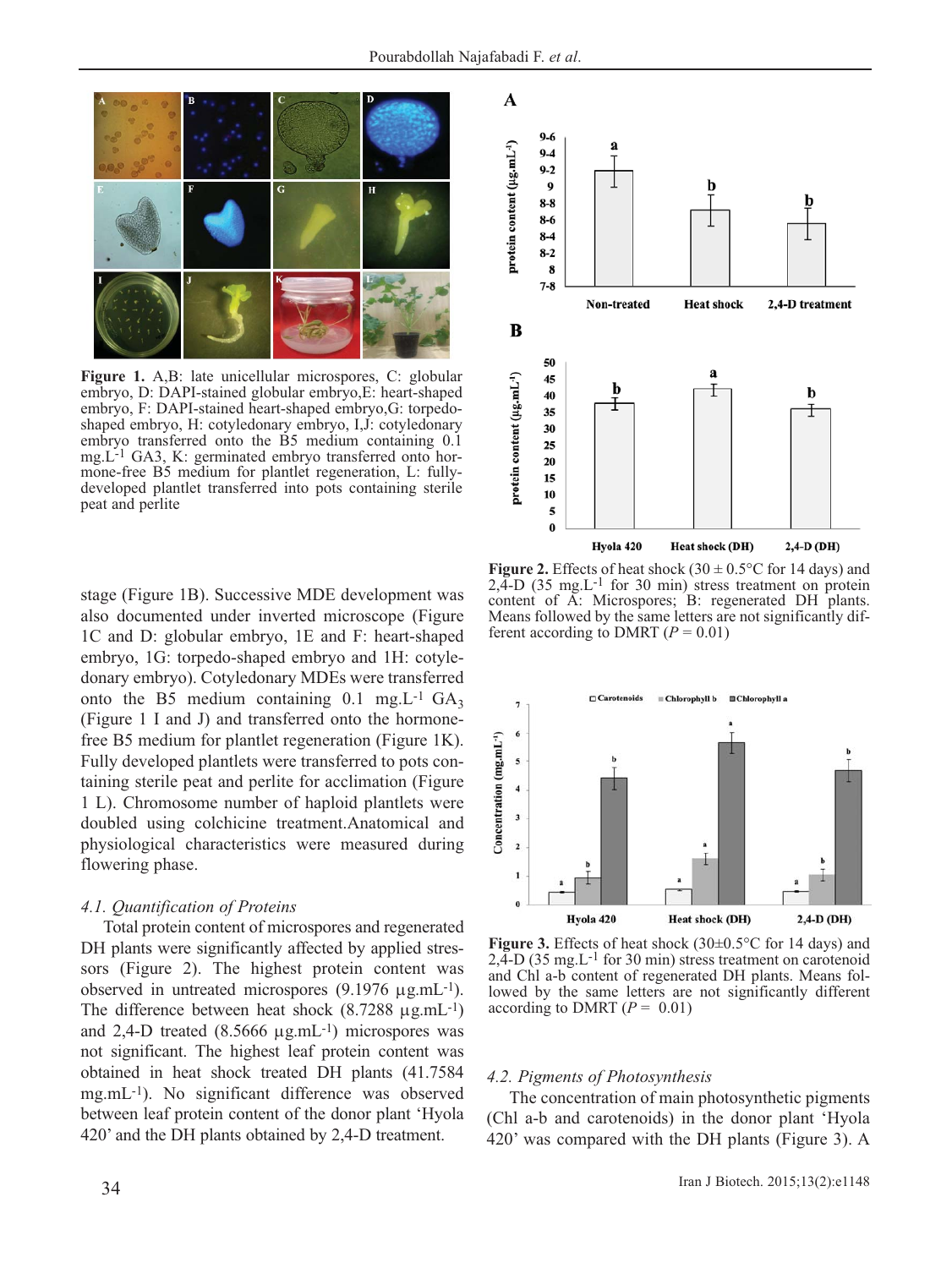

**Figure 4.** Length and width of stomata in, A: diploid; B: DH plants derived from heat stressand C: DH plants derived from  $2.\overline{4}$ -D treatment; bar = 2  $\mu$ m



**Figure 5.** Length of pollen in, A: diploid; B: DH plants derived following heat stress and C: DH plants derived from 2,4-D treatment;  $bar = 2 \mu m$ 

significant difference between the concentrations of Chl a-b in 'Hyola 420' and the heat shock treated DH plants was evident. The highest concentration of Chla and b  $(5.6600 \text{ and } 1.6191 \text{ mg.mL}^{-1})$ , respectively) was observed in heat shock treated DH plants. However, carotenoids were more stable and were not affected by either heat shock or 2,4-D treatment.

*4.3. Length and Width of Stomata and Pollen Grains* Morphological variation in size of stomata (Figures



**Figure 6.** Effects of heat shock  $(30 \pm 0.5^{\circ}\text{C})$  for 14 days) and  $2,\overset{3}{4}$ -D (35 mg.L<sup>-1</sup> for 30 min) stress treatment on length and width of pollen and stomata of regenerated DH plants. Means followed by the same letters are not significantly different according to DMRT  $(P = 0.01)$ 

4,5) was also observed between DH plants derived from 2,4-D as a stressor with diploid and DH plants resulting from heat stress. Length and width of stomata and pollen grains were affected by applied stressors (Figure 6). Longer (1.1296 cm) and wider (0.8085 cm) stomata were observed in the DH plants treated by 2, 4-D. Additionally, the differences between length and width of stomata in the donor plant 'Hyola 420' and the heat shock treated DH plants were not significant. The length of pollen grains significantly decreased in both heat shock treated and 2,4-D treated DH plants when compared with the donor plant 'Hyola 420'.

#### **5. Discussion**

Stress is an essential component for microspore embryogenesis (3). Plants respond variably to inductive stresses. These responses include varieties of morphological and physiological alterations that all depend on the degree and the complexity of stress type and the manner in which the stress is perceived by plant. According to our results, applied stressors *i*.*e*. heat shock  $(30\pm0.5^{\circ}\text{C}$  for 14 days) and 2,4-D  $(35$ mg.L-1 for 30 min) treatment, significantly reduced total protein content of treated microspores. Working on tobacco microspore embryogenesis, Garrido *et al*. (25) noted a decrease in the overall synthesis of protein content in microspores during a 7-day starvation (25). Protein degradation and inhibition of protein synthesis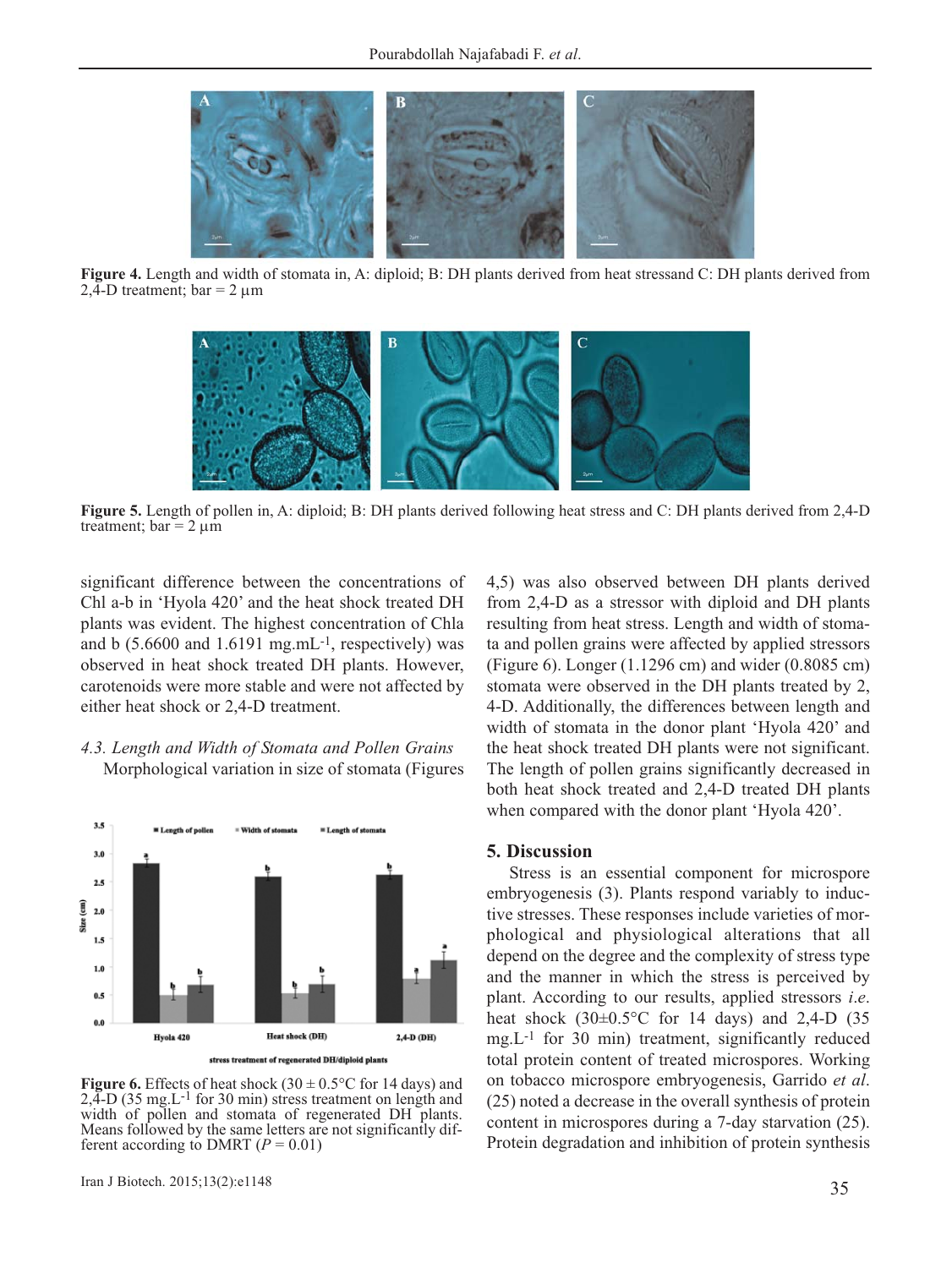following inductive stresses are implicated in the switching microspore from gametophytic developmental pathway towards embryogenesis (26).

Ultra-structural studies in microspores of *B*. *napus* cv. "Topas" showed organelle-free regions in the cytoplasm of heat treated microspores (27), support the idea that the protein degradation and inhibition of protein synthesis may trigger a switch from gametophytic pathway towards microspore embryogenesis (28). In addition, some of the observed structural and biochemical changes suggest that a transient cell cycle arrest is needed prior to embryogenic commitment (29). Such a phase of metabolic quiescence during the induction period is necessary for cytoplasmic reorganization and the generation of an autophagic response that would eliminate the weakest microspores (30). However, according to our results, the difference between protein content of the heat shock (8.7288 μg.mL-1) and 2,4-D treated  $(8.5666 \mu g.mL^{-1})$  microspores was not significant.

Leaf protein content was also affected by heat shock and 2,4-D treatment in the derived DH plants. According to our results, the highest total protein content  $(41.7584 \text{ mg.mL}^{-1})$  was observed in the DH plants obtained by heat shock treatment. However, Gulen and Eris (31) noted that both gradual heat stress (increased stepwise by  $5^{\circ}$ C/48 h up to 30-45 $^{\circ}$ C) and constant heat stress (30-45°C) conversely affected total protein content in strawberry (*Fragaria × ananassa* cv. Camarosa).Thus, temperature incline leads to protein content reduction. This might be due to protein denaturation and inhibition of newly protein synthesis at high temperatures, since the injury from high temperature has often been attributed to the denaturation of proteins (31). Similar results were observed by He *et al*. (32) in creeping bentgrass. The plant total protein content in response to heat stress seems to be species/genotype dependent (33). Thermo-tolerant species/genotypes have significantly higher total protein content and newly synthesized proteins compared to the less thermo-tolerant species/genotypes during prolonged period of heat stress (33, 34). The decline in the content of total or newly synthesized proteins suggests that protein degradation rates exceed protein synthesis rates during heat stress. Thermo-tolerant species/genotypes may be able to sustain protein synthesis better and/or posses relatively more thermo-stable proteins *i.e*. heat shock proteins during heat stress (33). In this study, 2,4-D treatment did not affect total protein content of the derived DH plants in comparison with the donor plant 'Hyola 420'. Information about regulatory role(s) of 2,4-D treatment on protein content of plants is rather limited. However, Kumar (35) noted that 2,4-D treatment (50-1200 ppm) reduced total protein content gradually from lower to higher concentration in *Triticum aestivum* L. at normal laboratory temperature (25±2°C).

The highest concentration of Chl a-b (5.6600 and 1.6191 mg.mL-1, respectively) was observed in the DH plants derived following heat shock treatment. Working on coffee seedlings, Oliviera *et al*. (36) noted that temperature ranging from 10°C to 25ºC caused Chl a-b accumulation in the seedlings' cotyledonary leaves. However, inhibitory effect of higher temperatures (> 37°C) on Chl a-b accumulation has been reported (37, 38). Chlorophylls (a and b) are known to be easily degraded by conditions such as dilute acids, high temperatures and in response to abiotic stresses (39, 40). In this study, Chlorophylls (a and b) content were not affected in the DH plants treatedby 2,4-D in comparison with'Hyola 420'.However, Setyaningrum  $(41)$ , noted that 2,4-D  $(1 \text{ mg}, L^{-1})$  markedly increased Chl a-b content in alfalfa callus (*Medicago sativa* L.).

According to our results, carotenoids were more stable in comparison with Chl a-b and its content was not affected by stressors used in this study. Working on *Coriandrum staivum* L., Kumar *et al*. (42) noted that  $2,4-D$  (10-100  $\mu$ M) did not affect carotenoid content in treated seedling. However, instability of carotenoids is observed in other species upon high temperatures  $($ >50 $\degree$ C) regimes (43) and 2,4-D treatment (41). Urrea et al. (42) observed 15.0%, 17.7% and 25.4% degradation of carotenoids at 50, 60 and 80°C, respectively in carrot (*Daucus carota*). Furthermore, 2,4-D (1 mg.L-1) application increased carotenoid content in callus of *M. sativa* L. (41).

Heat shock and 2,4-D treatment significantly decreased the length of pollen grains in comparison with 'Hyola 420'.The differences between pollen length of the DH plants obtained from heat shock and 2,4-D treatment were not significant. However, Jacobsen and Martens (44) reported that the diameter of pollen grains in *Trifolium repens* L. was influenced by developmental temperatures. In their report, the pollen grains developed at 10°C were 2.3 μm smaller in diameter on average in compared to those formed at 18°C. High temperature affects the growth and development of pollen grains, which in turn impinge on seed formation and development (45). Within a flower, anthers and pollen grains are more sensitive to heat shock than ovules, and floret sterility at temperatures ≥30°C has been correlated with diminished anther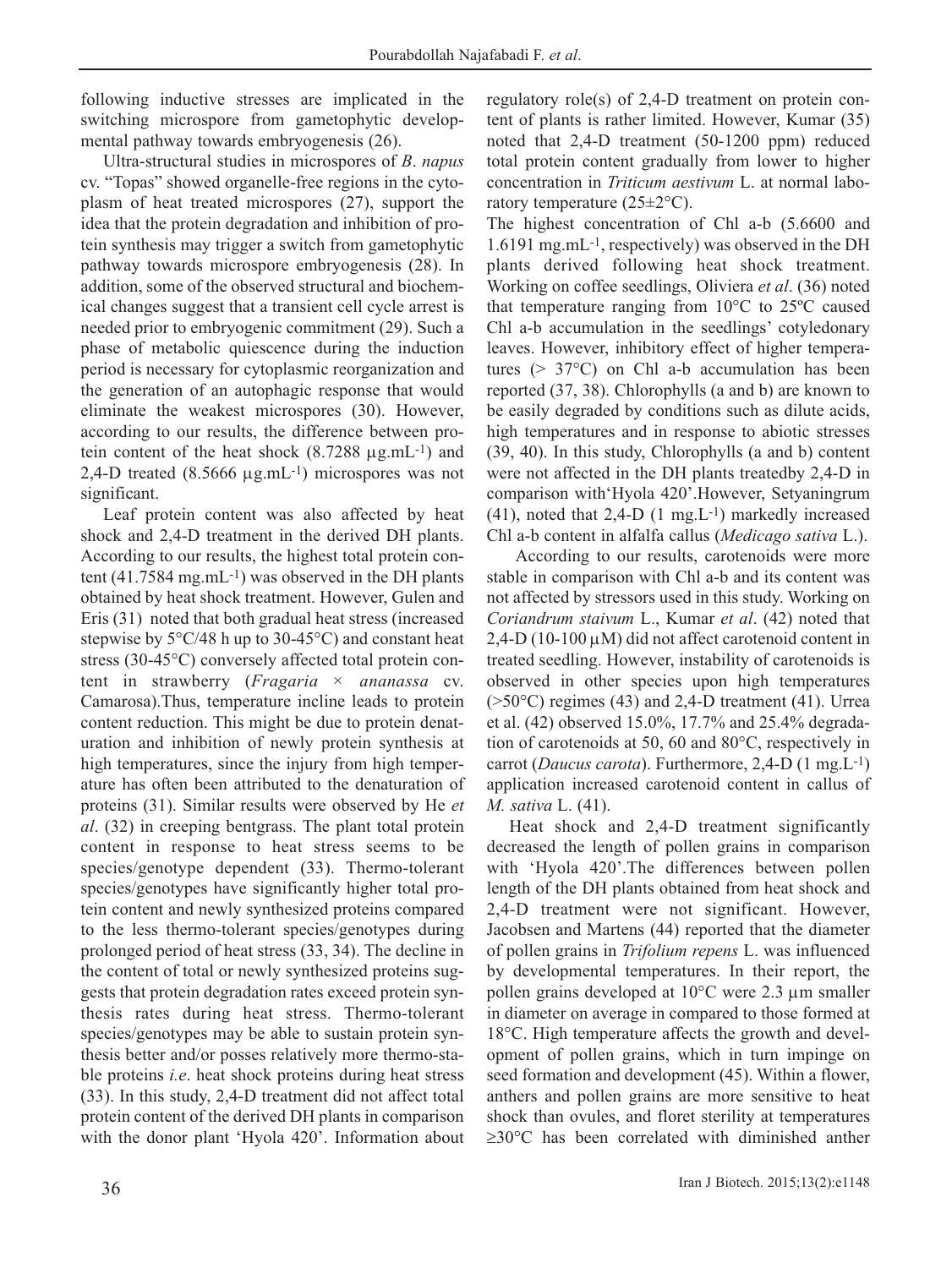dehiscence (46), production of fewer pollen grains, pollen sterility (47) and reduced *in vivo* pollen germination (48).

Length and width of the stomata were also affected by applied stressors and longer and wider stomata were observed in the DH plants treated by 2,4-D. Working on woody species *e*.*g*. *Chromolaena adorata*, *Griffonia simplicifolia* and *Morinda lucida*, Mensah (49) reported that the stomatal dimensions (width and length) of those species had adaptation mechanisms to the stress environment in which high temperatures (mainly in the afternoon) significantly decreased the length and width of the stomata. Stomatal behavior could be an innate ability to adapt to the environmental stresses *i*.*e*. drought and high temperatures (49).

# **6. Conclusions**

Stress is needed to deviate the developmental fate of cultured isolated microspores from gametophytic towards embryogenesis. Plants respond to such stresses via morphological and physiological adjustments. Two inductive stresses (2,4-D and heat shock) were studied and morphological and physiological characteristics of treated microspores and derived DH plants were analyzed. Total protein contents of treated microspores drastically decreased but total protein content of derived DH plants significantly increased following stress application. Both Chla and b were increased after heat shock treatment. 2,4-D treatment resulted in wider and longer stomata in the derived DH plants when compared with the donor plants and the DH plants following treatment by heat.

# **Funding/Support**

This research was supported by grants from Agricultural Biotechnology Research Institute of Iran (ABRII) project No.1-05-05-8601.

# **References**

- 1. Touraev A, Pfosser M, Heberle-Bors E. The microspore: a haploid multipurpose cell. *Adv Bot Res*. 2001;**35**:53-109. DOI: 10.1016/S0065-2296(01)35004-8
- 2. Palmer CE, Keller WA, Arnison PG. Utilization of *Brassica* haploids. In: Jain SM, Sopory SK, Veilleux RE (eds) *In vitro haploid production in higher plants*. Kluwer Academic Publishers, Dordrecht, The Netherlands. 1996;p.173-199. DOI: 10.1007/978-94-017-1858-5\_10
- 3. Shariatpanahi ME, Bal U, Heberle-Bors E, Touraev A. Stresses applied for the re-programming of plant microspores towards *in vitro* embryogenesis. *Physiol Plant.* 2006;**127**:519-534. DOI: 10.1007/s11240-013-0408-x
- 4. Ferrie AMR, Caswell KL. Isolated microspore culture techniques and recent progress for haploid and doubled haploid

plant production. *Plant Cell Tiss Org Cult*. 2011;**104**:301-309. DOI: 10.1007/s11240-010-9800-y

- 5. Ahmadi B, Shariatpanahi ME, Teixeira da Silva JA. Efficient induction of microspore embryogenesis using abscisic acid, jasmonic acid and salicylic acid in *Brassica napus* L. *Plant Cell Tiss Org Cult*.2014;**116**:343-351. DOI: 10.1111/j.1399- 3054.2006.00675.x
- 6. Ferrie AMR, Taylor DC, MacKenzie SL, Keller WA. Microspore embryogenesis of high *sn*-2 erucic acid *Brassica oleracea* germplasm. *Plant Cell Tiss Org Cult*. 1999;**57**:79- 84. DOI: 10.1007/s11240-013-0408-x
- 7. Prem D, Gupta K, Agnihotri A. Effect of various exogenous and endogenous factors on microspore embryogenesis in Indian mustard (*Brassica juncea* L. Czern and Coss). *In Vitro Cell Dev Biol Plant*. 2005;**41**:266-273. DOI: 10.1079/IVP 2005636
- 8. Ahmadi B, Ghadimzadeh M, Moghaddam AF, Alizadeh K, Teixeira da Silva JA. Bud length, plating density, and incubation time on microspore embryogenesis in *Brassica napus*. *Int J Vegetable Sci.* 2012a;**18**:346-357. DOI: 10.1080/19315260. 2011.647265
- 9. Ferrie AMR, Keller WA. Optimization of methods for using polyethylene glycol as a non-permeating osmoticum for the induction microspore embryogenesis in the *Brassicacea*. *In Vitro Cell Dev Biol Plant*. 2007;**43**:348-355. DOI: 10.1007/s 11627-007-9053-6
- 10. Ardebili SH, Shariatpanahi ME, Amiri R, Emamifar M, Nematzadeh G, Sadat Noori SA, Oroojloo M, Heberle-Bors E. Effect of 2,4-D as a novel inducer of embryogenesis in microspores of *Brassica napus* L. *Czech J Genet Plant Breed*. 2011;**47**:114-122.
- 11. Ahmadi B, Alizadeh K, Teixeira da Silva JA. Enhanced regeneration of haploid plantlets from microspores of *Brassica napus* L. using bleomycin, PCIB, and phytohormones. *Plant Cell Tiss Org Cult*. 2012b;**109**:525-533. DOI: 10.1007/s 11240-012-0119-8
- 12. Liu GS, Li Y, Liu F, Cao MQ. The influence of high temperature on the cultures of isolated microspores of Chinese cabbage. *Acta Bot Sin*. 1995;**37**:140-146.
- 13. Fan Z, Armstrong KC, Keller WA. Development of microspores *in vivo* and *in vitro* in *Brassica napus* L. *Protoplasma*. 1998;**147**:191-199.
- 14. Kim SW, In DS, Kim TJ, Liu JR. High frequency somatic embryogenesis and plant regeneration in petiole and leaf explants cultures and petiole-derived embryogenic cell suspension cultures of *Hylomeconvernalis*. *Plant Cell Tiss Org Cult*. 2004;**74**:163-167. DOI: 10.1023/A:1023997627578
- 15. Raghavan V. Role of 2,4-dichlorophenoxyacetic acid (2,4-D) in somatic embryogenesis on cultured zygotic embryos of *Arabidopsis*: cell expression, cell cycling, and morphogenesis during continuous exposure of embryos to 2,4-D. *Amer J Bot*. 2005;**91**:1734-1756.
- 16. Gaj MD. Factors influencing somatic embryogenesis induction and plant regeneration with particular reference to *Arabidopsis thaliana* L. *Heynh Plant Growth Regul*. 2004;**43**:27-47. DOI: 10.1023/B:GROW.0000038275.29262. fb
- 17. Grover A, Kapoor A, Katyiar-Agarwal S, Agarwal M, Sahi C, Jian P, Kotak S, Agarwal S, Dubey H. Experimentation in biology of plant abiotic stress responses. *Proc Indian Natn Sci*